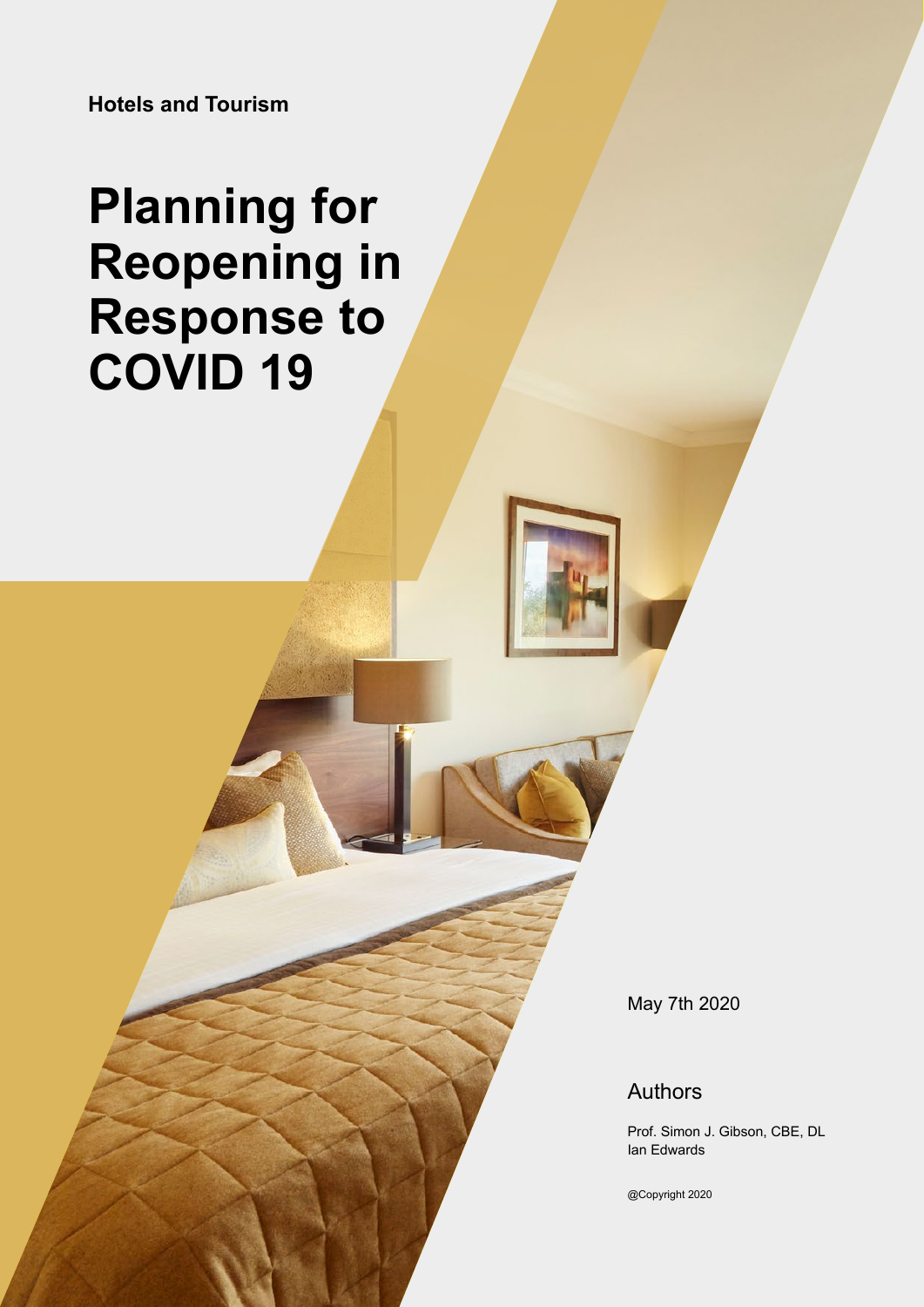### The health and safety of hotel guests and staff members will remain the paramount concern as hotels and tourist attractions make preparations to reopen when current lockdown measures are eased.

It will be possible to reopen hotels, restaurants and other leisure facilities while adhering to social distancing restrictions and other Government guidelines designed to safeguard public health and safety, and minimise the spread of Coronavirus.

This document outlines some of the measures hotels and venues will be able to take to change their normal operations and protect the health of guests and staff members.

More detailed protocols have been worked up and these procedures will be shaped further by Government guidelines and regulations, and will continue to evolve in response to any changes in the medical advice.

#### **Background: Hotels remaining open for key workers**

A small number of hotels and guesthouses have remained open throughout the current Coronavirus pandemic, answering an appeal for accommodation to be available for NHS staff and key workers.

These hotels have been forced to operate on a very restricted, contact-free basis offering room service food and beverage only.

It has been beneficial to see how hotel services can continue to operate within these parameters and the experience will help the industry to modify our practices as we prepare to reopen.

These hotels have received positive feedback from guests including praise for the safety measures implemented from the NHS doctors, nurses and carers staying with them.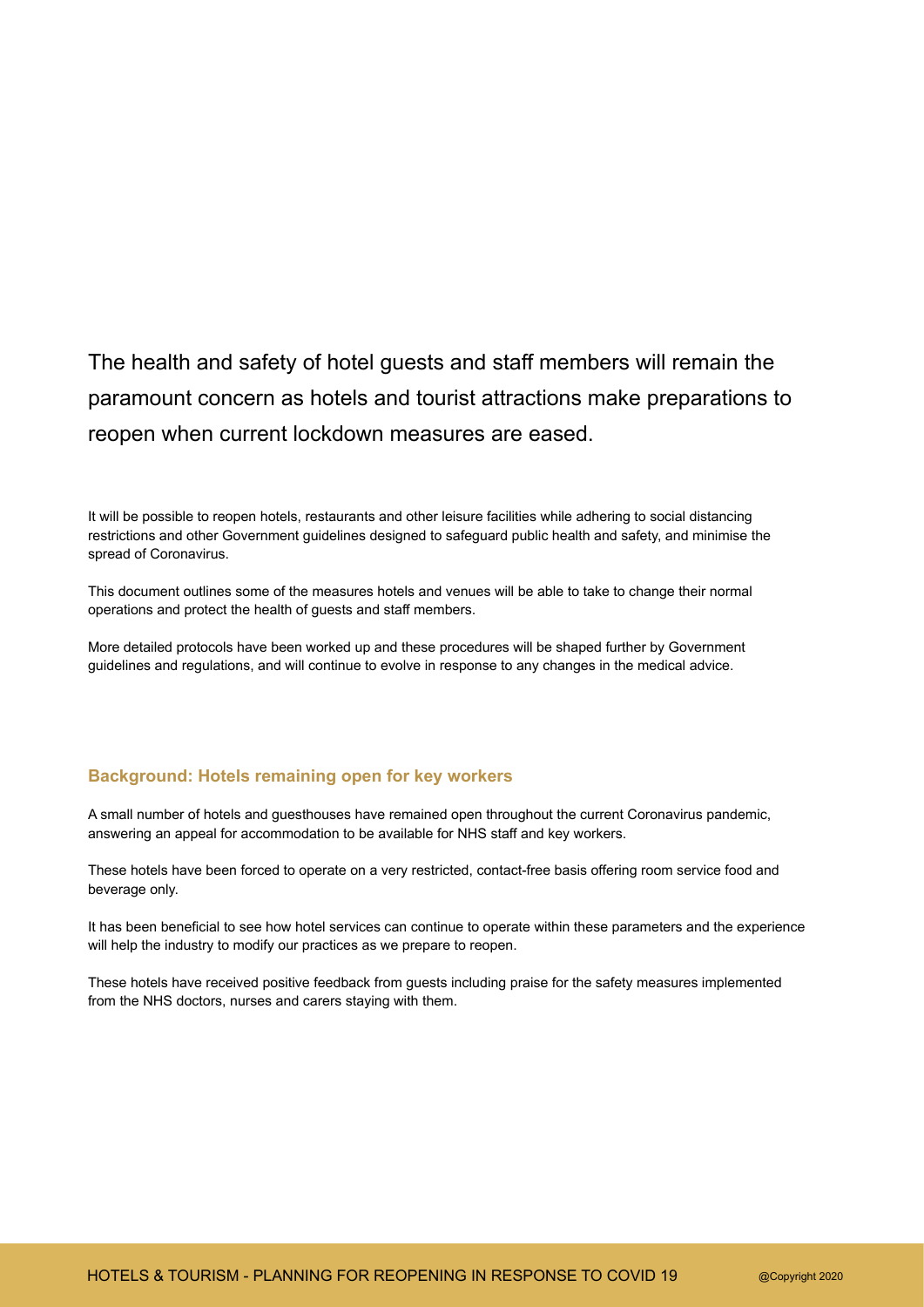#### **Accommodation**

Capacities will vary from property to property but most properties will need to reduce their occupancy levels substantially to facilitate social distancing in bars, restaurants, dining rooms and other public areas.

#### **Pre-arrival**

As far as possible, pre-arrival bookings and registration should include check-in information and pre-payment so that the physical check-in process on arrival will be as quick and seamless as possible.

Guests should be asked for an Estimated Time of Arrival when booking and allocated a Check In Time as close to that request as possible, to minimise the number of people arriving at the same peak times.

Guests would be required to complete a short survey, declaring their good health and absence of symptoms of the Coronavirus as a condition of their visit.

#### **Check-in and check-out**

Where possible, access doors should be clearly designated as Entrance and Exit to avoid two-way foot traffic and potential congestion.

If Government regulations consider it necessary, properties may need to install thermal cameras at access points to monitor for fever symptoms and prevent any guest showing a high temperature from entering.

Check-in queues will be minimal because of the pre-arrival procedures already outlined but social distancing lines should be clearly marked where small queues do form.

Adding perspex screens to front desks would create another barrier to minimise contact and protect guests and team members. All payments should be card only (no cash) and contactless where possible.

Some services such as valet parking and luggage drops to bedrooms will not operate because of concerns surrounding contact and contamination.

Some properties already offer express contactless checkout with secure dropboxes and this should be encouraged as the standard process. Only those querying charges should check out at front desk. Properties unable to offer express contactless checkout should be flexible with checkout times and consider creating checkout time slots to minimise checkout queues.

#### **Social distancing between guests**

Direct, person-to-person contact is the primary way in which COVID-19 coronavirus is spread, so it is essential all staff members and guests minimise their contact with others.

All guests will be advised on the need to practise social distancing from other guests and staff members throughout their stay. There will be reminder notices of this requirement in all appropriate places with the highest visibility.

Only the residents of one bedroom at a time will be allowed to travel in elevators. Disinfectant and wipe to be available to clean elevator buttons between usages.

Use of staircases will be encouraged as an alternative with separate staircases where possible for upward and downward travel.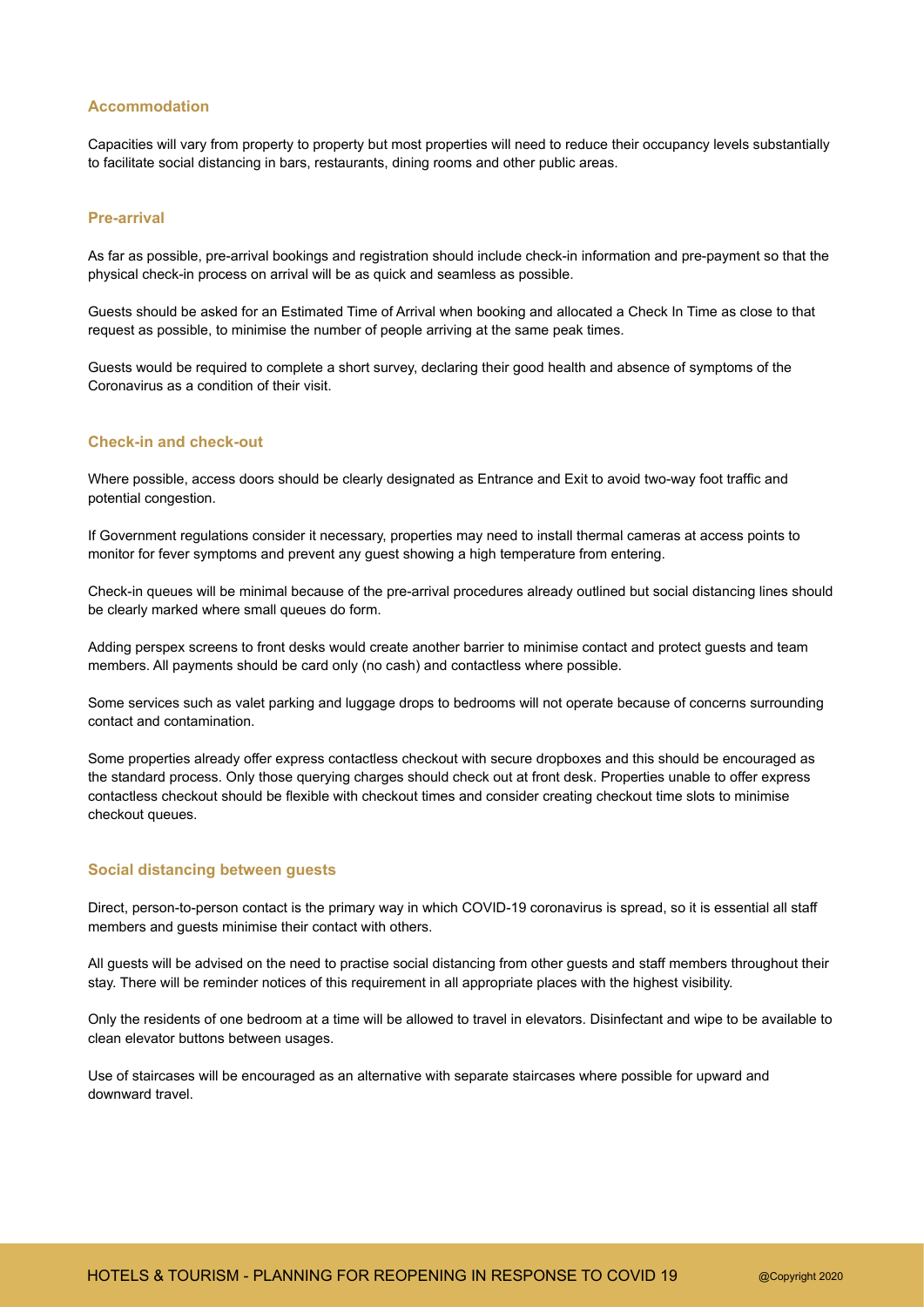#### **Cleanliness and hygiene**

Cleanliness and hygiene has always been a priority for hotels and tourist venues but cleaning protocols in guest bedrooms and all public areas will be strengthened as a result of the COVID 19 pandemic.



#### **Guest bedrooms:**

- All surfaces will be thoroughly treated with hospital-grade disinfectant.
- Removal of non-essential bedroom items such as bed throws, scatter cushions, notepads and pens.
- Hygiene welcome packs to be placed in guest bedrooms for arrival; these could include hand sanitiser, sanitising wipes, tissues and protective masks.

#### **Public areas**

- All surfaces will be thoroughly treated with approved disinfectant cleaning products.
- Deep cleaning will be performed with increased frequency.
- HIT cleaning will focus on the areas which are most frequently used and touched by staff and guests. Regular (at least hourly) cleaning of touchpoints identified in public areas such as door handles, lift buttons, switches and taps.
- Hand sanitisers at entry points, in public areas and at entrances to bars, restaurants and other facilities, with notices advising guests to use them.
- Where possible (and subject to fire regulations) doors will be left open or, if necessary, will be fitted with auto open/close mechanisms to ensure touch-free access.
- Public area washrooms to operate with a strict limit on maximum numbers to maintain social distancing, and a managed one in, one out system operated once maximum numbers were reached.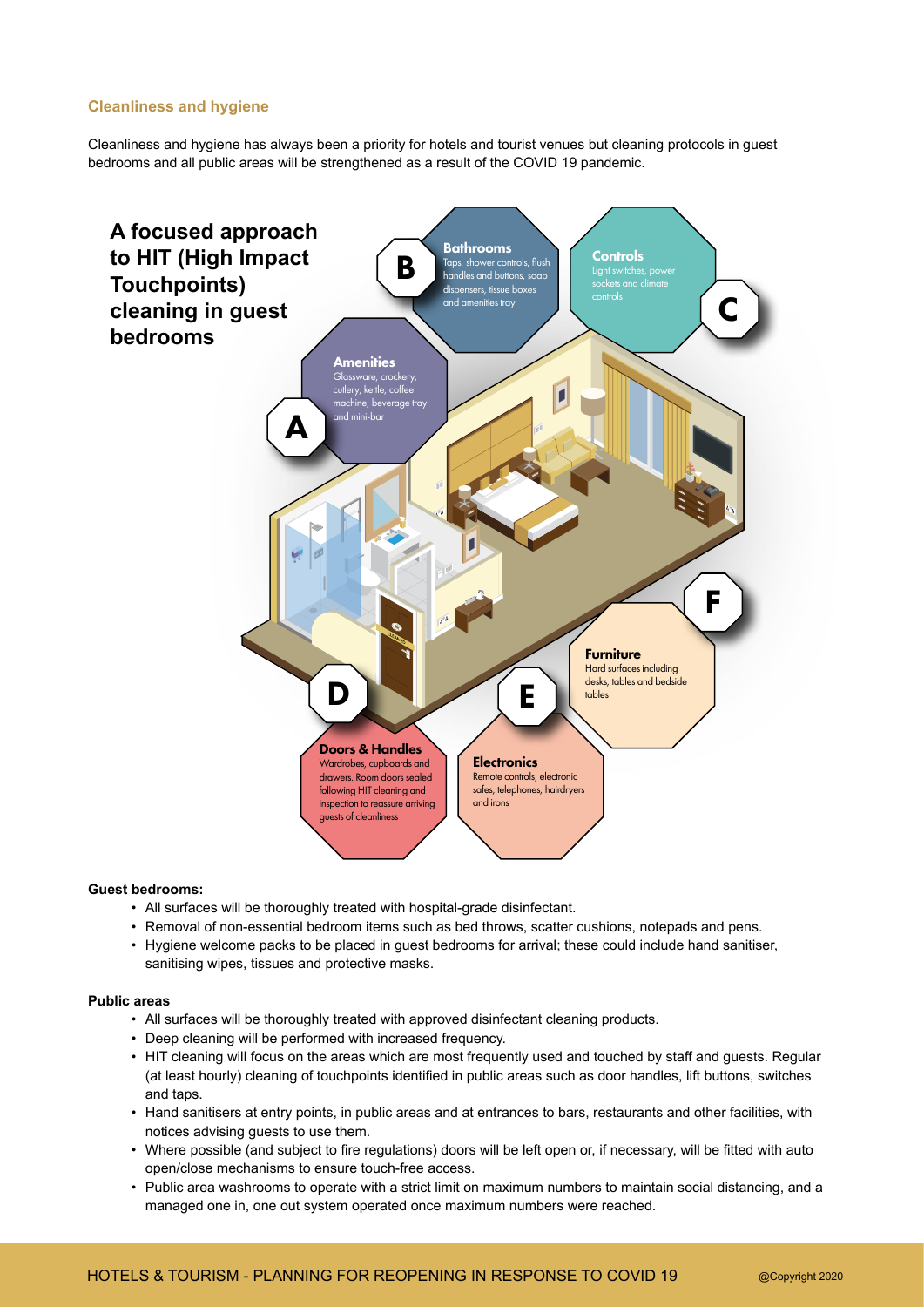#### **Hotel staff**

Team members will be health screened as a condition of returning to work.

Appropriate PPE including face masks and disposable gloves will be worn by all staff members based on their roles and responsibilities, and in accordance with Government regulations and guidance.

All staff members will undergo training on the new health and safety procedures and the implications of COVID 19, with constant refresher training courses to reinforce the message.

Team members will practise social distancing between themselves and their colleagues as well as guests. Office spaces will be reconfigured to allow this.

#### **Bars and restaurants**

Table service only - no buffet service in any restaurants, including breakfast service.

Where possible, clear routes in and out of restaurants will be established with one-way system minimising potential for contact between guests.

All bar and restaurant tables will be arranged to ensure appropriate social distancing, reducing restaurant numbers.

Guest tables will be doubled in size or side tables added to allow for food to be delivered safely to the side of guests, avoiding close contact.

Maximum 4 guests per table (all staying in the same room).

Reservation times introduced to breakfast service to control numbers, flow and social distancing.

Table service only in bars, no ordering or collection at bars.

Where possible, contactless room service food and beverage to be available to all guests.

#### **Health clubs, spa and leisure**

Reception desks operate with social distancing between guests and team members. Guests reminded on requirement to practise social distancing while using the club facilities.

Changing rooms likely to remain closed in the first instance because of social distancing. Hotel residents to change in their bedrooms before and after using health club. Members and day visitors to change at home.

Swimming pools likely to remain closed in the first instance because of social distancing and hygiene requirements.

Gym occupancy reduced and machines spaced within social distancing parameters.

Resistance training only, free weights removed.

Sanitising wipes available in all gym facilities and quests required to clean equipment after every use, this to be monitored and enforced.

Facilities to close every 4 hours to allow for a thorough 30 minute deep clean of all equipment.

Fitness classes capped to ensure social distancing with allocated spaces clearly marked.

Spa guests to arrive no more than 20 minutes prior to treatment times. Consultation forms to be completed online prior to arrival.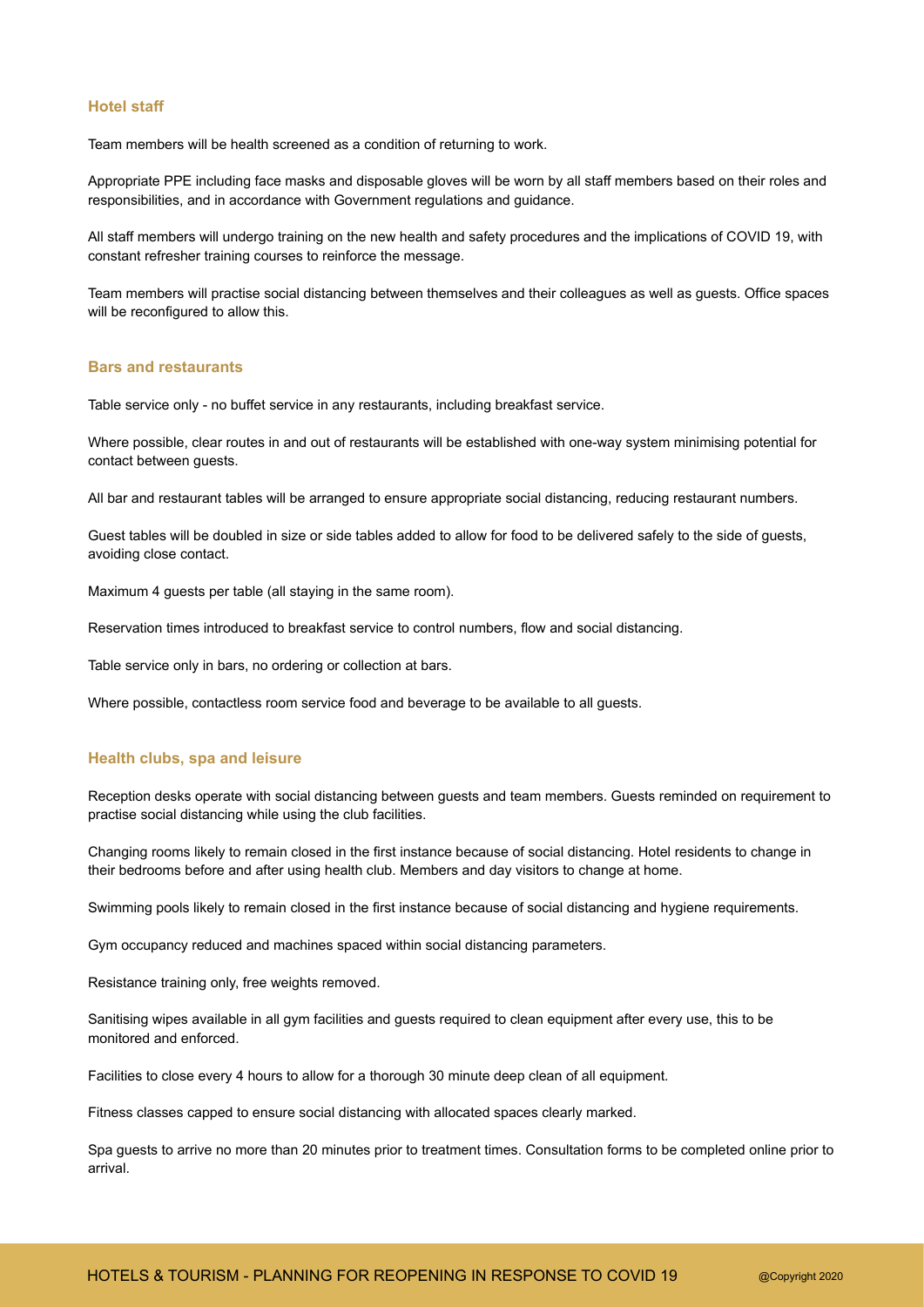#### **Golf**

Golf has reopened for play in other parts of the world and is expected to be one of the first outdoor activities to be permitted in the UK. Golf is the ideal sport for social distancing as you walk in hundreds of acres to play the game.

It is anticipated that the reopening of golf may not permit the use of locker rooms and pro shops in the first instance, allowing only limited clubhouse check-in and toilet facilities, but social distancing can also be achieved in these spaces when it is deemed safe to do so.

Changes to playing procedures will increase the safety of golfers and these can be further enhanced if required by Government regulations.

#### **On course:**

- Golfers are required to adhere to the 2-metre social distancing recommendation at all times with other players, including their own group.
- Flagsticks should be left in throughout the round even when holing out.
- Hole cups will be inverted, so that "hitting the cup" replaces "holing out" to allow easy retrieval of the golf ball without touching the flagstick.
- Bunker rakes and other course furniture have been removed. Bunkers can be smoothed by players using their feet following shots, and will be raked as frequently as possible by greenkeeping teams.
- Takeaway service only at Halfway Houses.
- Club cleaning and airblower shoe cleaning discontinued temporarily.
- Hire clubs and trollies wiped with anti-bacterial cleanser before and after play.
- Single buggies will be issued at no extra cost to prevent any need for buggy sharing.
- Sanitiser wipes provided on all buggies.

#### **Clubhouse:**

- Two metre social distancing spacing throughout Clubhouse, including between assigned lockers. Changing into golf shoes in car park to be encouraged where locker rooms lack space.
- All bar and restaurant tables will be arranged to ensure appropriate social distancing, reducing numbers.
- Shower facilities to be closed.
- Locker room and clubhouse cleaning to be strengthened and made more frequent.

#### **Pro Shops & Driving Ranges:**

- Hand sanitisers at entry to Pro Shops.
- Card payment only and contactless where possible.
- Limited number of shoppers to promote social distancing.
- Driving ranges already allow for 2-metre gaps between bays.
- Ball baskets to be sanitised before issue.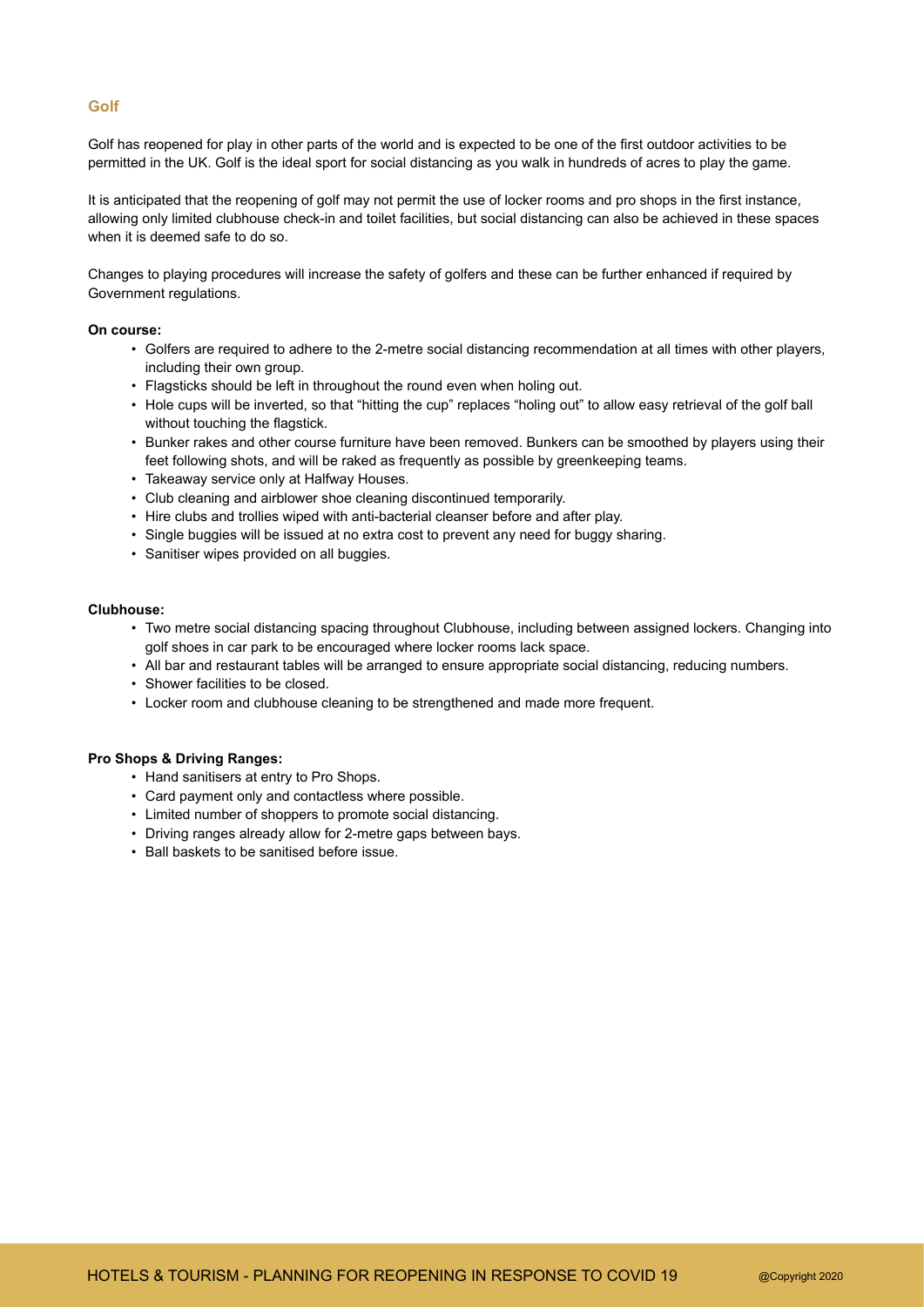#### **Events**

Organised events are very different to outdoor events, festivals and other mass gatherings and can be organised to maintain social distancing and other safety measures, meaning they do not have to be limited to small numbers.

Conferences, exhibitions and business meetings know their attendees, can communicate with them in advance, and can track and trace them if necessary. Steps that can be taken when hosting events to help safeguard public health from the continued spread of Coronavirus include:

**Health screening of attendees:** Venues would work with event organisers to ensure attendees are required to declare their good health and absence of any symptoms before attending an organised event. If Government regulations consider it necessary, venues may have to install thermal cameras at access points to monitor for fever symptoms and prevent any guest showing a high temperature from entering an event.

**Online pre-arrival registration:** Most events already use online registration tools and these would be strengthened to minimise any registration process at the event. Attendees would also be sent in advance a designated arrival time to prevent the majority of people arriving at the same time – typically 30 minutes before the start of formal proceedings. A welcome address could be repeated in two or more sessions to help facilitate this, and reassure people they are not missing out or being made to wait unduly.

**Social distancing throughout the event:** Two-metre social distancing could be maintained throughout the event with the required spacing between meeting room chairs and place settings. Social distancing can also be upheld between exhibition booths and for B2B appointments that are essential to many business events. Larger conference venues have the space to provide this but the impact of reduced capacities could again be addressed by repeating sessions and running them in tandem so that set groups of attendees all participate in the same sessions, albeit in a different order.

**Catering:** The same principle as above would be applied to divide and limit numbers at refreshment and lunch breaks where seating plans could again incorporate social distancing, utilising all spaces within a venue and outside, if weather pemits. The typical event buffet lunch brings issues of social contact and contamination of materials, so would be replaced by a pre-ordered 'bento box' service collected from a designated collection point at a designated time, again with managed queueing to maintain social distancing at all times.

**Sanitary measures:** Increased sanitary measures such as hand sanitisers in all areas and at all access points to meeting rooms, tightened catering procedures and increased cleaning protocols would be implemented. Sanitary facilities would be disinfected on a more regular basis and all meeting rooms and public areas would be cleaned more frequently during events. Washrooms would operate with a strict limit on maximum numbers to maintain social distancing, and a managed one in, one out system operated once maximum numbers were reached.

**Technology:** Video link could be used to broadcast a session to more than one meeting room if social distancing and time constraints meant that was the best way to reach all attendees at one time.

**Operations and logistics:** Social distancing would also apply to staff and logistics such as deliveries arriving at the venue, which would also to have follow strict health and safety guidelines.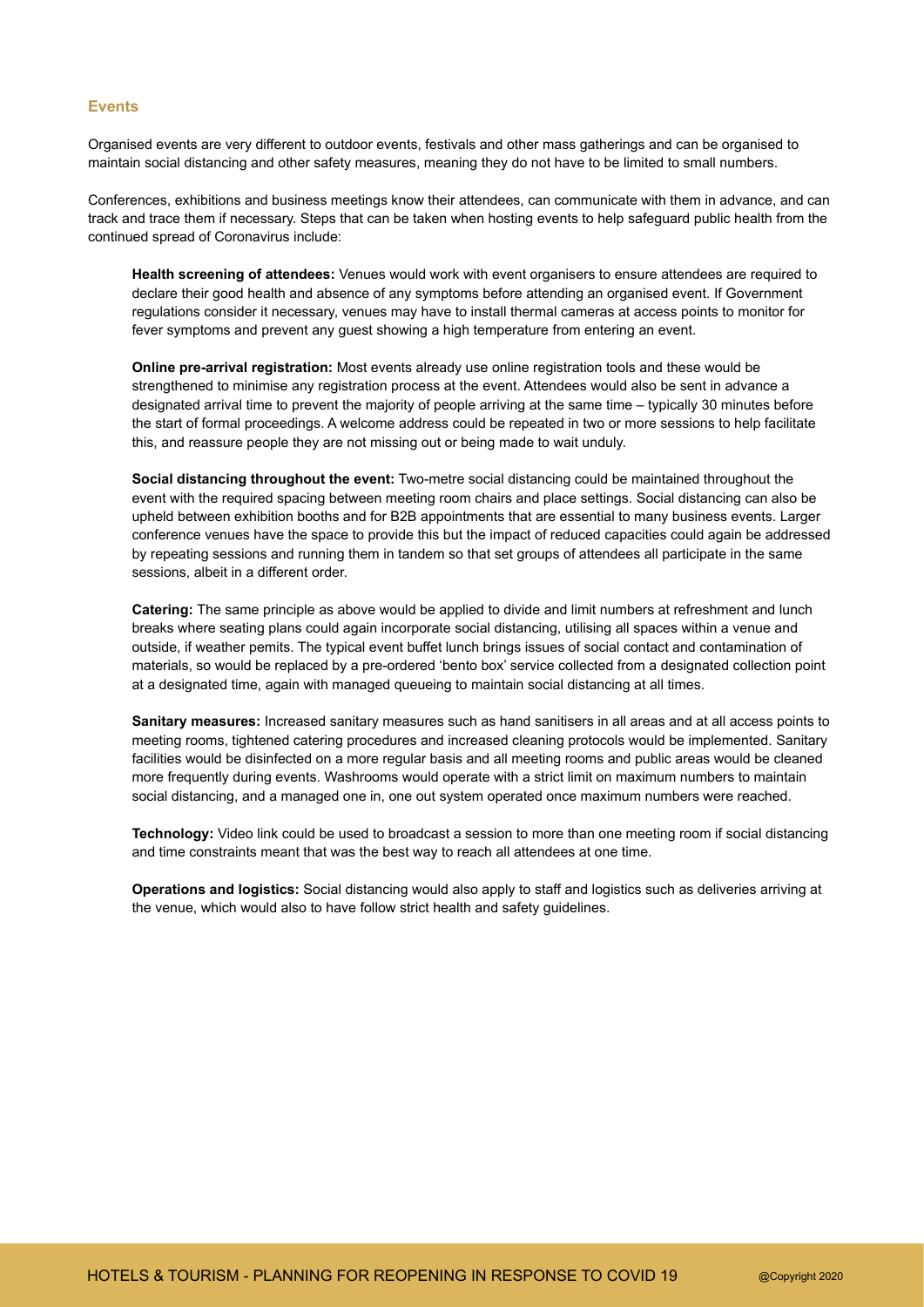**Appendix**

## Operational Mindmaps & Author Biographies

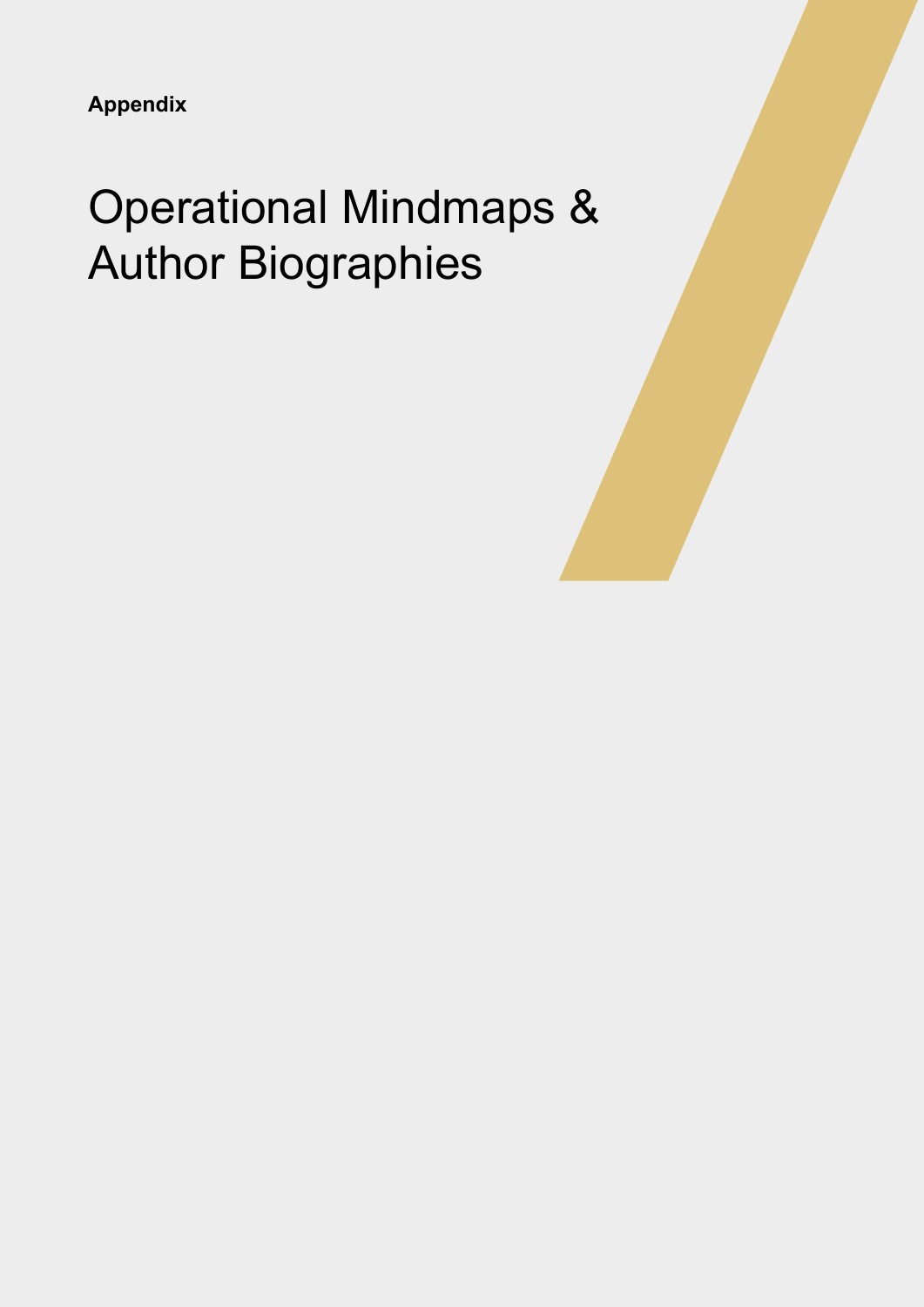#### **General Mindmap**

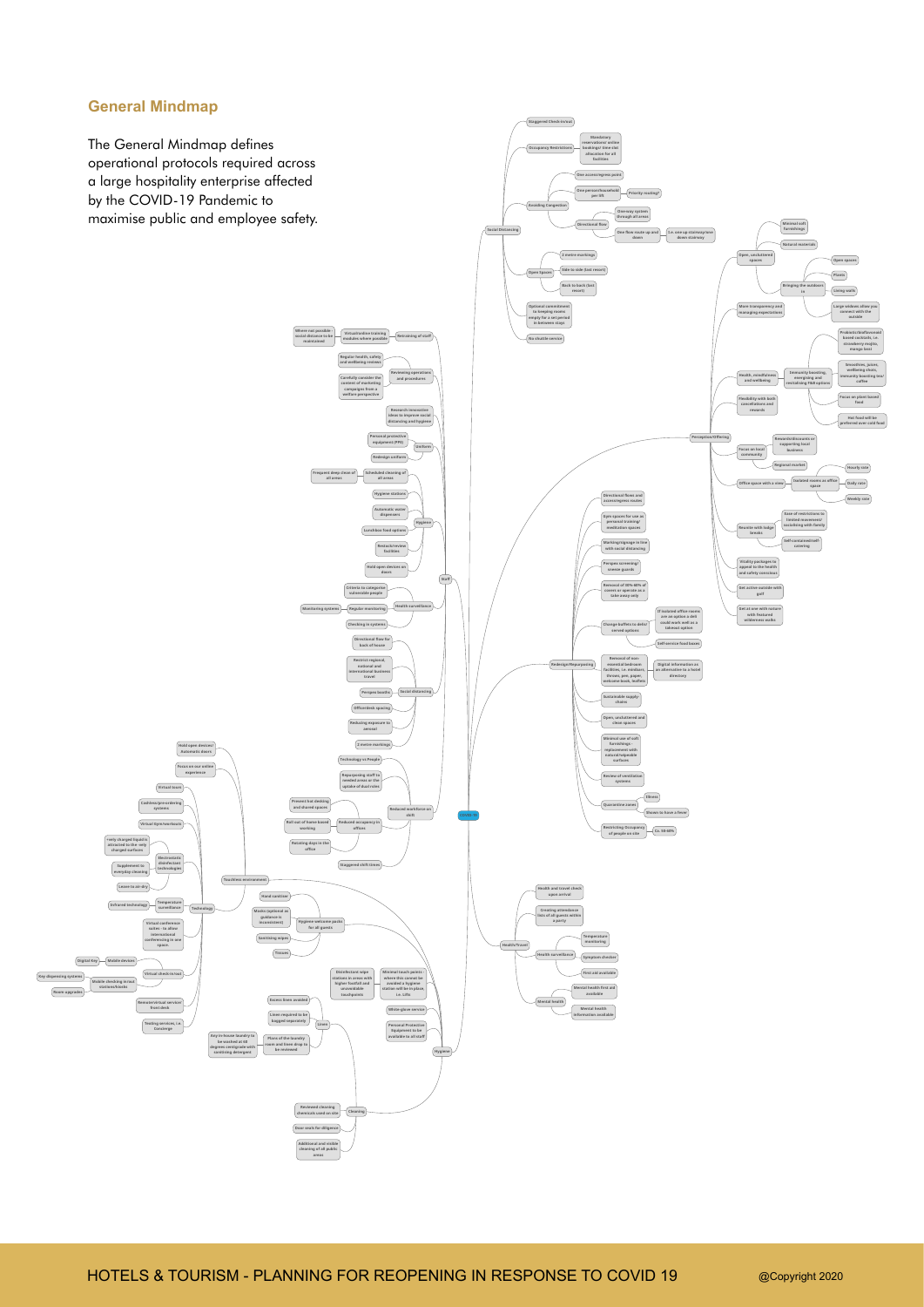#### **Departmental Mindmap**

The Departmental Mindmap provides a breakdown of each function. It also applies to stand-alone businesses offering services to the public. e.g. Golf, Spa, Gym, Food and Beverage, etc.